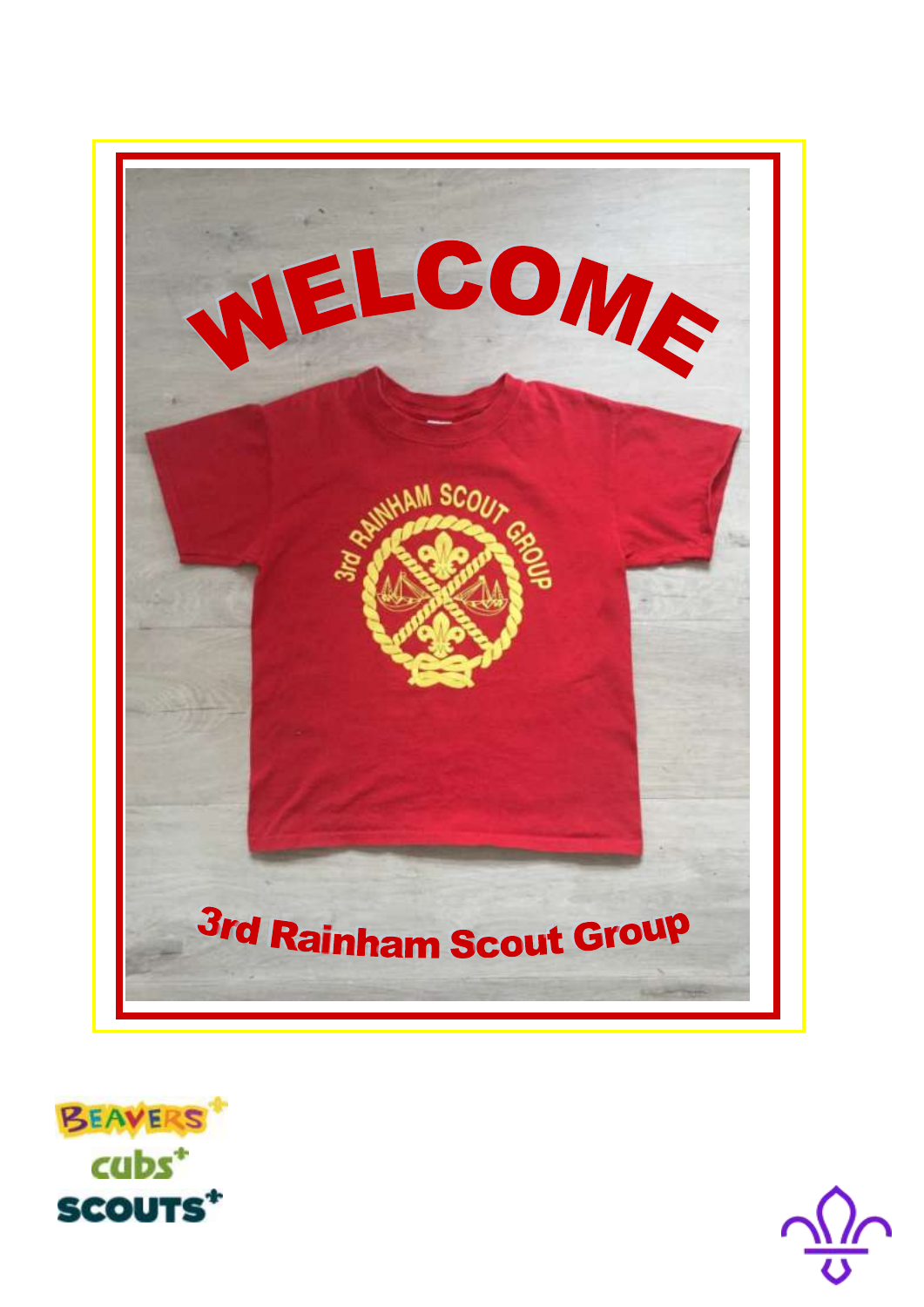## **Welcome!**

Dear Parent/Guardian

We are so pleased that you have chosen to join our 3rd Rainham Scout Group!

This welcome pack will hopefully answer any questions that you may have regarding The Scout Association and our Group.

If you have any further queries or concerns, please do not hesitate to contact your Section Leader or myself.

**Sharon Adkins Group Scout Leader** [sharonadkins@live.co.uk](mailto:sharonadkins@live.co.uk) 07905 773550

The contact details of our section leaders are listed below:

**Beaver Scout Leader Vacancy** 

#### **Cub Scout Leader**

Amelia Lavender (Akela Millie) [amelialavenderr@icloud.com](mailto:amelialavenderr@icloud.com) 07562 311361

**Assistant Scout Leader** Glenn Daniels [glenn.daniels\\_scouts@gmail.com](mailto:glenn.daniels_scouts@gmail.com) 07952 572268

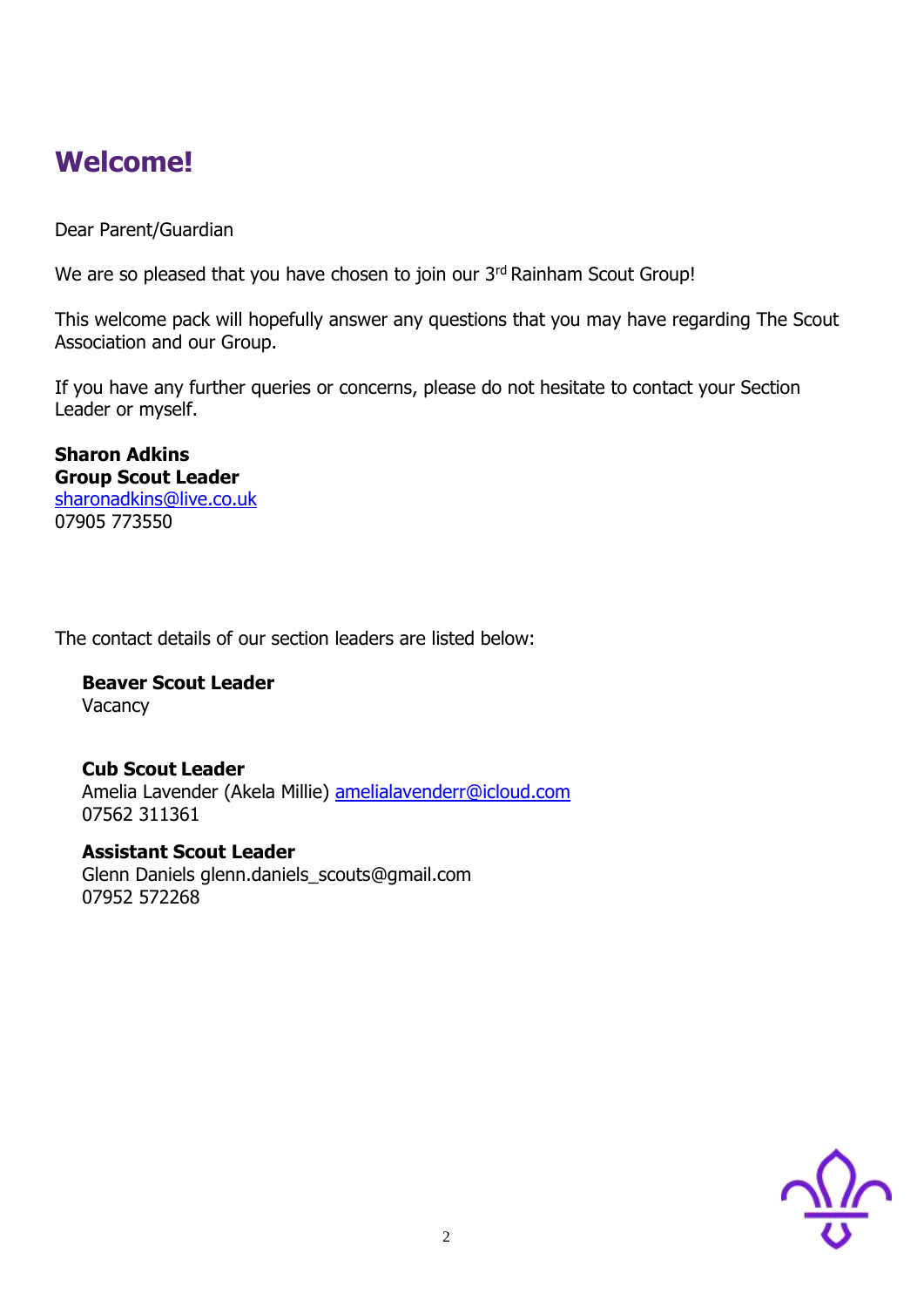### **Where can I find………….**

| Welcome!                     | Page 1              |
|------------------------------|---------------------|
| Leader contact details       | Page 2              |
| <b>What is Scouting?</b>     | Page 3              |
| Promise & Law                | Page $\overline{4}$ |
| The Purpose of Scouting      | Page 5              |
| Who are we?                  | Page 6              |
| Where and when do we meet?   | Page $\overline{7}$ |
| <b>History</b>               | Page 8              |
| How much does it cost?       | Page 9              |
| Uniform & Badges             | Page $10$           |
| How do we get the badges?    | Page 12             |
| <b>Group Scout structure</b> | Page 13             |
| Behaviour & Discipline       | Page 14             |
| Obligations                  | Page 14             |
| Parental support             | Page 14             |
| Supervision                  | Page 15             |
| Keeping you up to date       | Page 16             |
|                              |                     |
|                              |                     |
|                              |                     |



## **WHAT IS SCOUTING?**

Scouting is an international movement with over 28 million members worldwide, spread through 216 countries and territories. The number of countries recognising the value of Scouting and accepting its principles is increasing and there are only six countries in the world who do not offer Scouting to young people.

In total there are about 500,000 people in Membership throughout the United Kingdom. This includes about 100,000 adults who have taken up appointments as voluntary leaders, administrators and supporters.

The Scout Association in the UK accepts members of all major faiths and offers equal opportunities for both boys and girls no matter what their social, religious or ethnic background may be.

During 1991, girls were admitted to the Beaver Scout, Cub Scout and Scout Sections. This complemented the admission of young women to the Venture Scout Section in 1976.

It was founded by Lord Baden-Powell and still has a clear aim of providing an opportunity for young people to develop, to learn and to enjoy themselves. Scouting offers a wide range of skills and services.

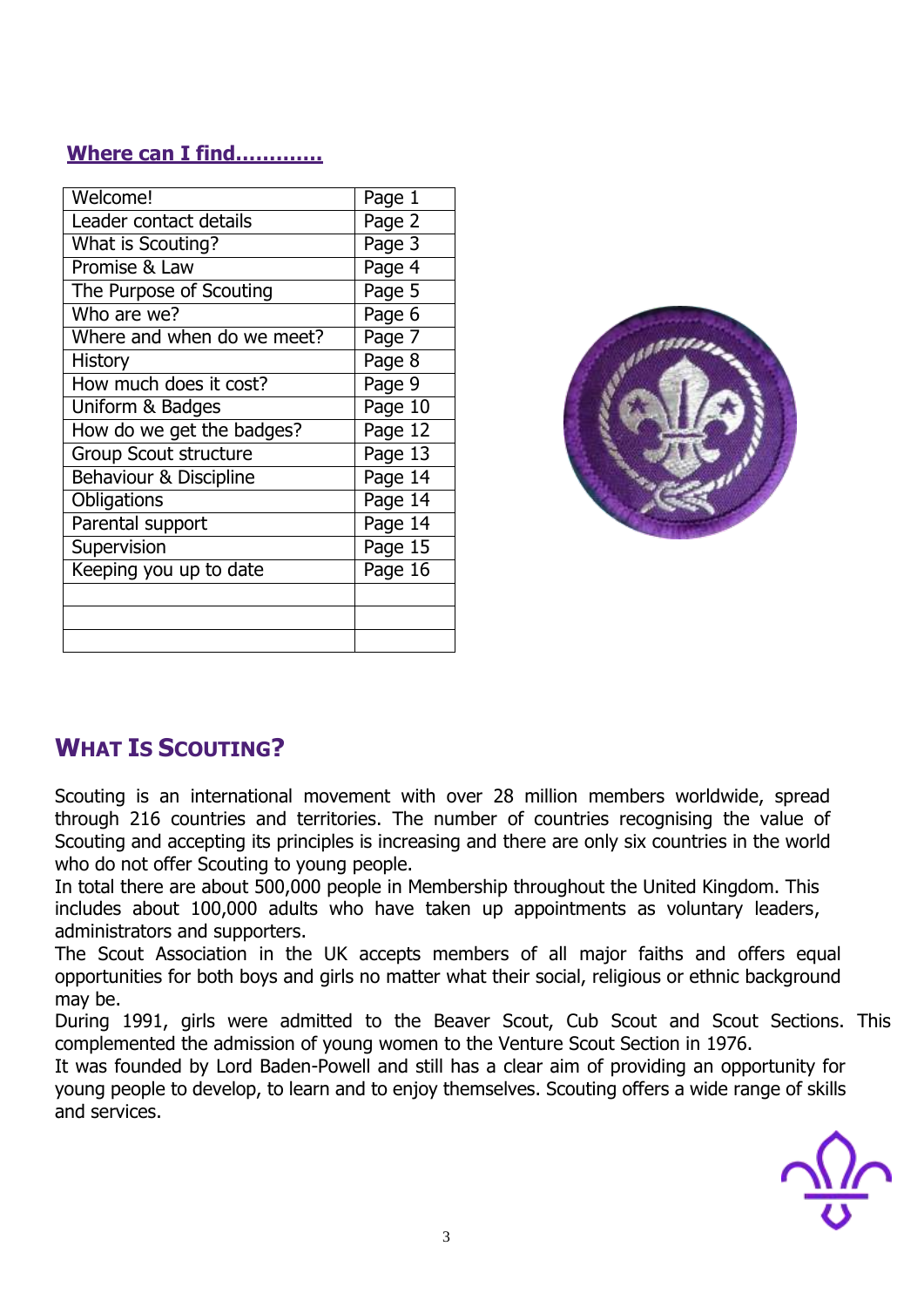## **The Scout Promise – Law – and Motto \*BE PREPARED\***

Scouting has a simple and positive promise that is required to be made by all members.

The Promise together with the Scout Law, gives a distinctive ethos to the practices of the Movement and acts as a bond with Scouts in other countries.

The three key principles are:

Duty to self

Duty to god

Duty to others

Everyone in Scouting expresses their membership and acceptance of the three key principles by taking the Promise and following the Scout Law. This happens at Investiture, when you become an official member of the Scout movement.

Beaver Scouts and Cub Scouts have their own special Promise and Law, suitable for their age range. There are alternative words for different religions and for atheists.

#### The Beaver Scout Promise

I promise to do my best To be kind and helpful And to love God

#### The Scout Promise

I promise that I will do my best, to do my duty to God and to the Queen, to help other people and to keep the Cub Scout Law. (Changes dependant on section)



#### The Cub Scout law

Cub Scouts always do their best Think of others before themselves And do a good turn everyday

#### The Scout Law

A Scout is to be trusted.

A Scout is loyal.

A Scout is friendly and considerate.

A Scout belongs to the worldwide family of Scouts. A Scout has courage in all difficulties.

A Scout makes good use of time and is careful of possessions and property. A Scout has self-respect and respect for others.

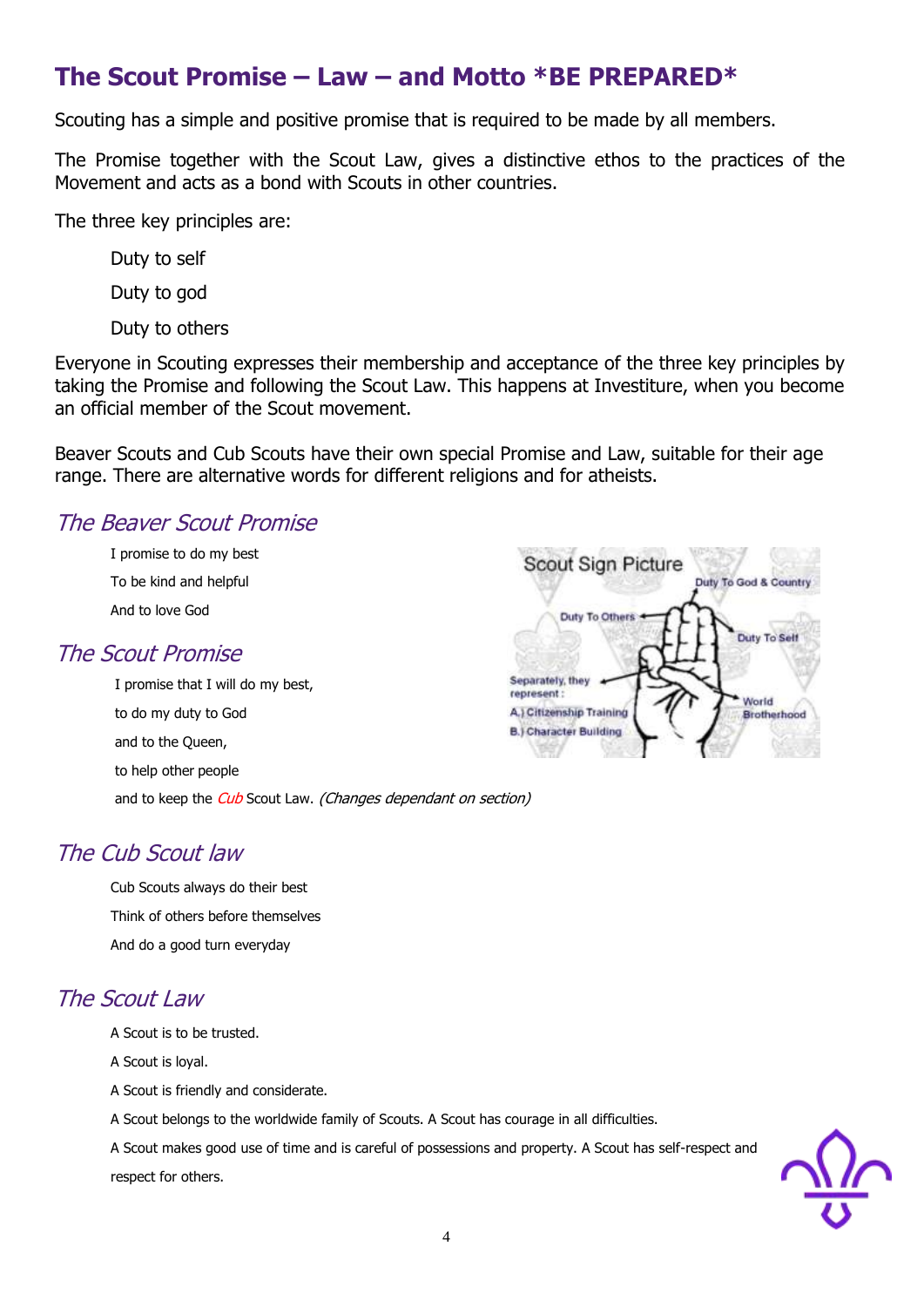## **The Purpose of Scouting**

Scouting in the UK is organised through The Scout Association. The Scout Association has a clear purpose:

'To help young people achieve their full physical, intellectual, social and spiritual potential as individuals, as responsible citizens and as Members of their local, national and international communities'.

Even if we can't solve all the problems in the world, we can help to make it a better place. We do this by helping young people to develop as active members of their community;

who are self reliant who are caring who are responsible who show commitment.

Scouting works well when young people enjoy "learning by doing" in partnership with adults. They do this by taking part in a variety of activities and new experiences exploring the outdoors participating in teams taking responsibility.

Our method for giving young people the opportunity to learn by doing is called the Programme. The Programme is a seamless progression of training, activities and awards that covers everything that young people do in Scouting from the ages of 6 to 25.

All adults in Scouting have a responsibility to make sure that the Programme is fun and exciting. We must also make sure that it is safe. The Scout Association's policies, rules, code of behaviour, advice on child protection and safety are there to help adults make sure that the young people in their care stay safe while they enjoy themselves and learn.



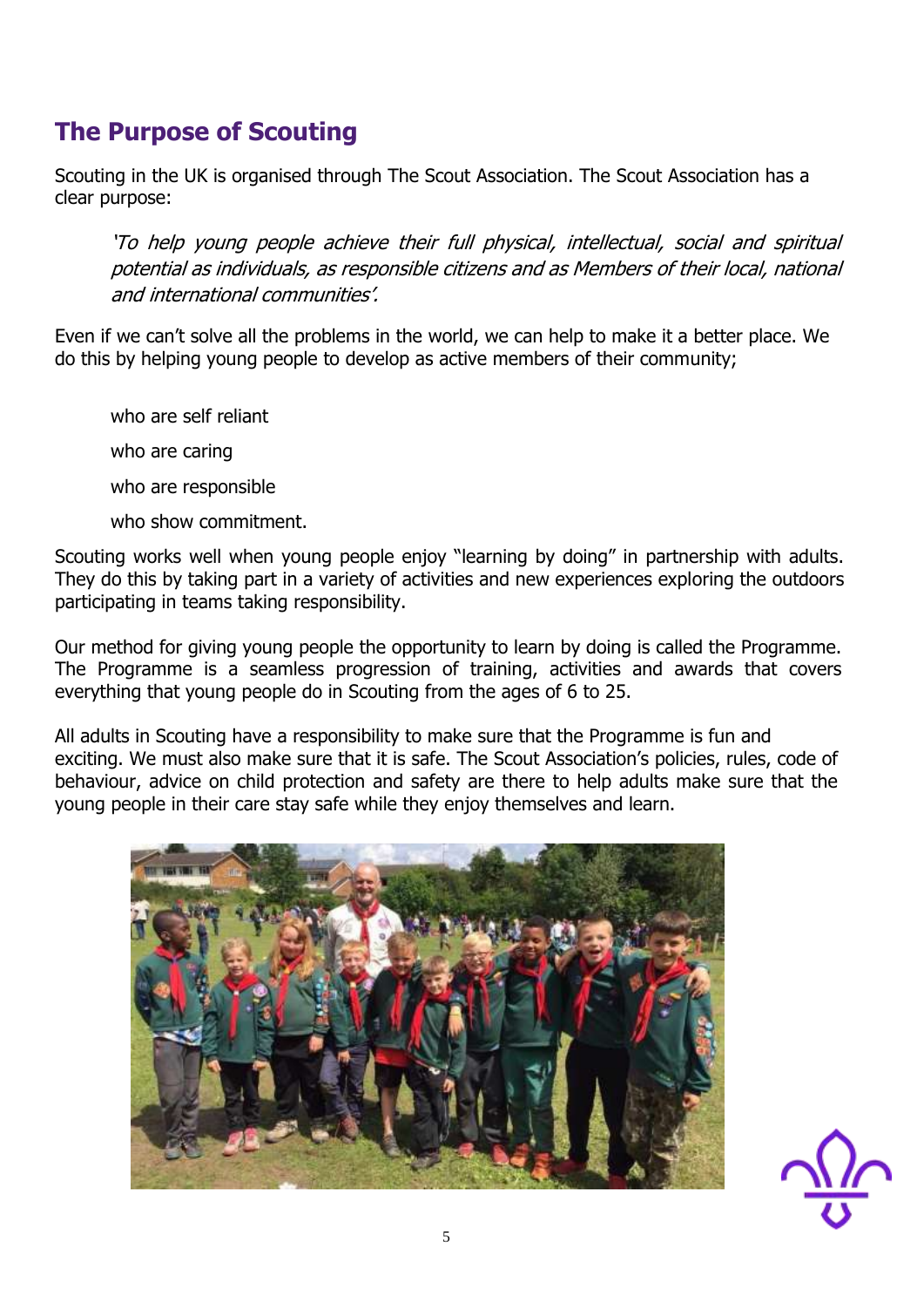## **Who are we?**

3rd Rainham Scout Group belongs to the District of Hornchurch, which in turn is part of the Greater London North East County (GLNE). The district is there to support and guide the leaders and to offer activities on a large scale to all Scout Groups.

The Scout movement is divided into 5 sections:

| <b>Beaver Scouts</b>   | 6-8 years                 |
|------------------------|---------------------------|
| <b>Cub Scouts</b>      | $8-10\frac{1}{2}$ years   |
| <b>Scouts</b>          | $10\frac{1}{2}$ -14 years |
| <b>Explorer Scouts</b> | $14-18$ years             |
| <b>Scout Network</b>   | $18-25$ years             |
|                        |                           |



The Beaver section is called a **Colony** and within the Colony can be Lodges. The Cub section is a **Pack** and within the pack are Sixes. The Scouts are called a **Troop** who can be split into Patrols These are all part of a **Scout Group**

Explorer Scout Units are part of the Scout District, although some are attached to Groups. Scout Networks are the responsibility of the Scout County.

take part in a wide range of activities. These include making things, singing, playing games, going on visits, investigating nature, listening to stories etc. They do this through taking part in a programme of activities provided by the leadership team. They have the opportunity to be creative, explore their local community and experience the excitement of a Beaver Scout Sleepover with their friends.

**CUDS** A team of adults will run the Cub Scout Pack, usually led by an Akela (Ar-Kay-La), some will be uniformed leaders others maybe sectional assistants, helpers or parents. Cubs take part in a wide range of activities that are designed to be interesting and to challenge them. At the same time they have fun, adventure and make friends along the way. They do this through taking part in a programme of activities provided by the Leadership team such as: camping, playing games, trying new things and exploring the outdoors.

**SCOUTS**<sup>\*</sup> The Patrol Leaders work with the Leadership Team in setting the programme and in decisions affecting the Troop. The Patrol system is one of the important ways that young people can take responsibility for themselves and others. Scouts also have the opportunity to gain a wide range of activity badges by working inside and outside troop meetings. Most of the badges and awards in Scouts require independent work by the Scouts themselves.

Most Troops will offer a number of events away from home during the year, and very often a summer camp. These are important to the life of the Troop, as they are the culmination of much of the training during the year.

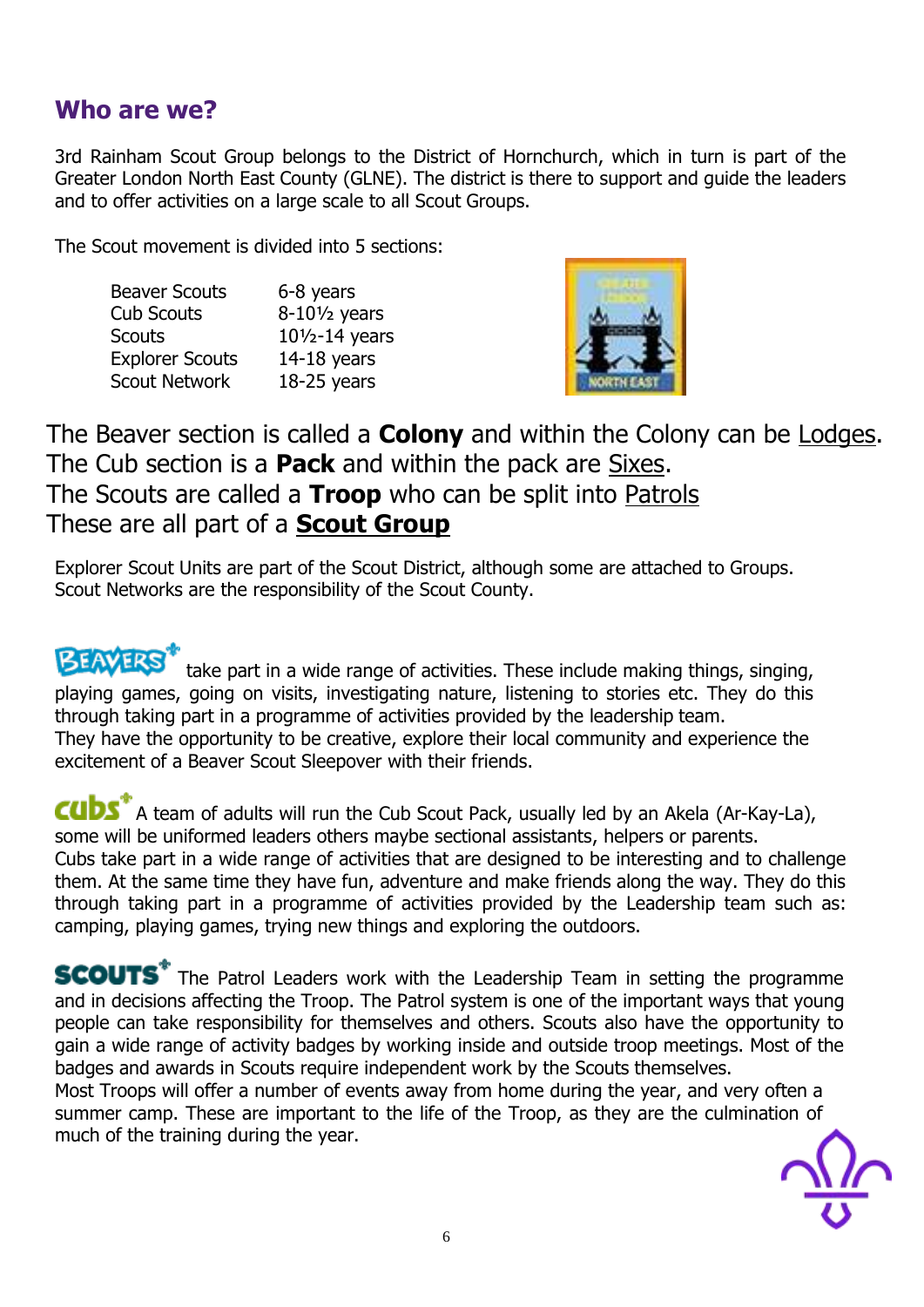## **Where and when do we meet?**

Our regular 3rd Rainham Scout Group meetings are held at:

**Brenda Blakemore Community Hall Davies Close RM13 9LJ**

We meet each Friday during term time, 39 weeks per year in total:

**Beavers 6pm-7pm** 

**Cubs 7pm-8pm** 

#### **Scouts 8pm-9.15pm**

The hall isn't owned by the Scout Group, so we have no storage facilities there. We are, however, able to use the gardens and kitchen area as well as the hall itself so is a great space for badgework and activities.

Occasionally we meet away from the hall, sometimes doing work in the community or at an event. You will be notified in advance and parent help may be requested.

Our 3 sections meet separately although we sometimes run joint events where 2 or all 3 sections meet together and meeting times may vary.



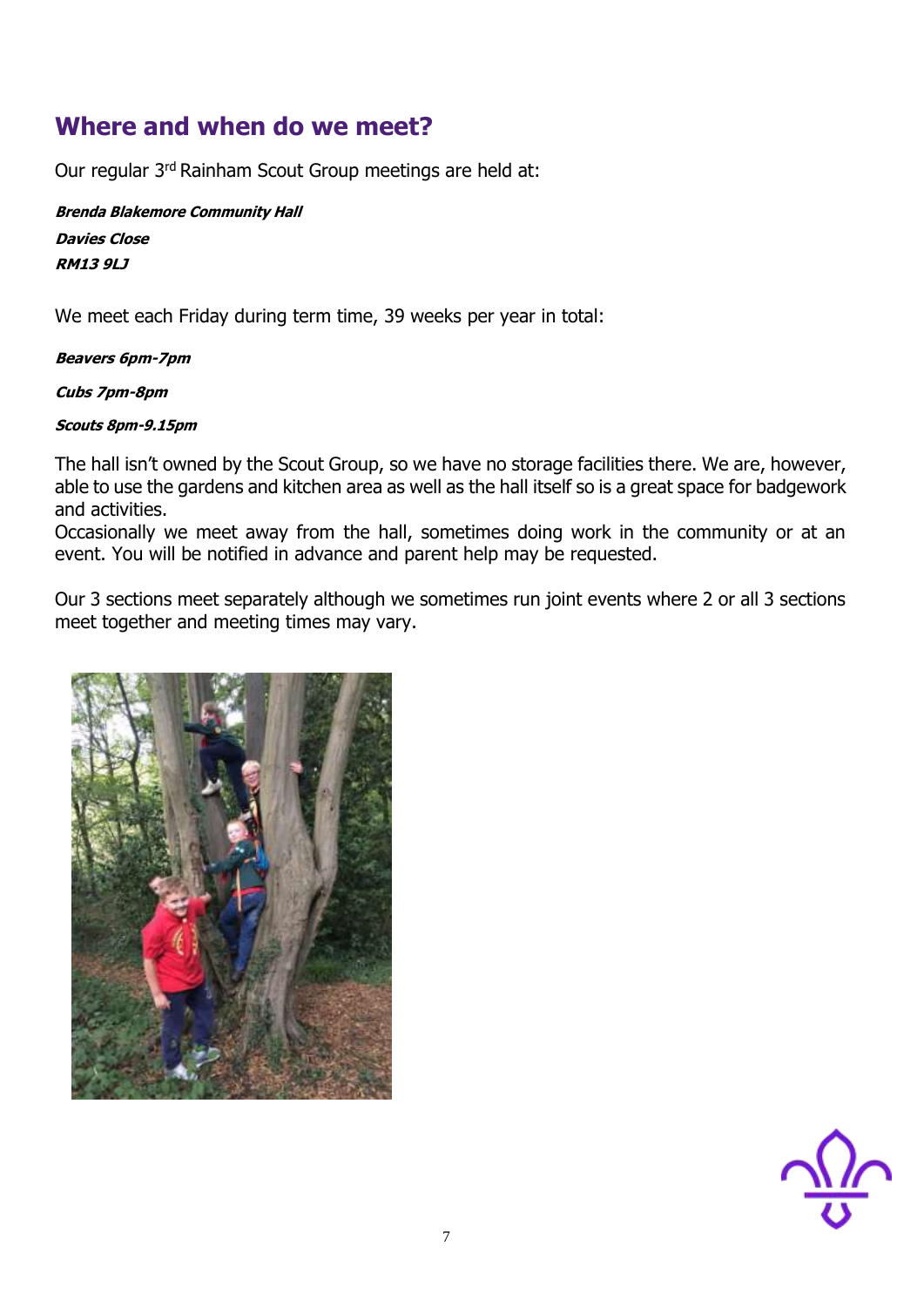## **History**

WHY DO WE HAVE THE EMBLEM OF A SHIP ON OUR 3<sup>RD</sup> RAINHAM SCARVES?

The Church of St Helen and St Giles, The Broadway Rainham, holds the key to the answer. The church is very old it was built in the year 1170. At that time, the River Thames came much nearer to the church than it does now, gradually over the years the land has been reclaimed. When it was closer the ships moored (opposite where Tesco's is now) to off load cargo and take on provisions and men to set sail again. We do know that this type of ship was built between the years 1550 and 1650, it must have been during these times that <sup>a</sup> sailor made his way to the church, perhaps to pray for the journey ahead, perhaps to shelter from the weather who knows? But what he did do while he was in the church was to etch into the wall of the staircase <sup>a</sup> drawing of the ship. Suggestions are that as the person probably could not read or write it was the only way he could tell his friend or family that he was setting sail again.

About twenty odd years ago, the 3<sup>rd</sup> Rainham Scout Group went to <sup>a</sup> jamboree at Hainault, where they found that another Scout group used the same coloured scarf. It was decided by the Scouts to change theirs by adding an emblem to it. They all drew many designs to present to the federation, but could not agree on one so eventually as they always had a church parade every month in Rainham church, they decided to have the sketch of the ship for their emblem as it was unique to their church. They presented the drawing to the Scouts federation who passed it and accepted it officially for the 3<sup>rd</sup> Rainham Scout Group.

If you come to our church, and sit on the right-hand side pews, look up and you will see an opening shaped as an arch, that is the top end of the staircase, the bottom end is where the recess is. The door has been taken away and the etching is on the left-hand side as you look up the stairs. It has been covered with plastic as it is so old and an important part of the history of the people of those times. The church cafe in Upminster Rd South also uses the emblem and you are very welcome to visit both places when they are open (providing there is not a wedding or funeral using the church). Many local schools too have adopted the ship emblem.

Danny Ager. (Many years ago GSL etc.)

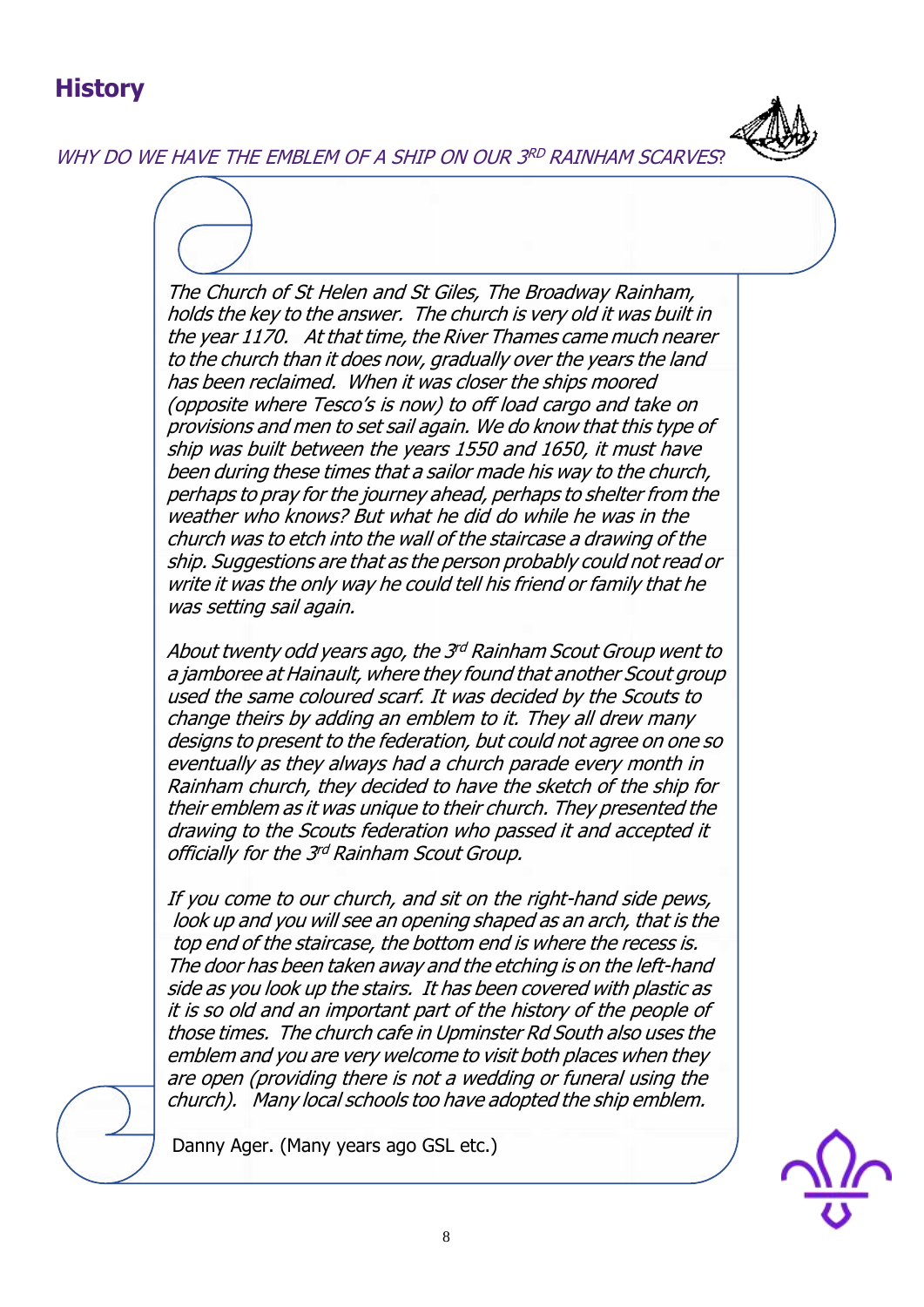## **How Much Does It Cost?**

Scout Groups charge subscriptions to cover cost of equipment and the resources to enable us to deliver good quality Scouting.

Part of those subscriptions (subs) go towards the annual membership fee paid to headquarters for the day-to-day running of The Scout Association that includes insurance for all members.

The monthly subscriptions are currently £13.00 for all three sections, please pay by DD / STO wherever possible: 3<sup>rd</sup> Rainham Scout Group Barclays Account No: 30821667 Sort Code: 20-72-89

For young people trying out Scouting, the first 3 weeks are on a try before you buy basis, from then on the usual fees apply.

When the young person is first invested at the group, there is a joining fee of £5 to cover their badges and group scarf.



#### **Financial Help** (Our Beaver bear, Richard Cour Beaver bear, Richard Fayre fundration of  $\alpha$  at the May Fayre fundration of  $\alpha$

We appreciate that funds can sometimes be tight, especially if you have siblings at the Group. If you need a bit of help with the cost of a camp etc or if you want to spread the payments, then please have a chat with our group treasurer or one of the Leaders. We are as flexible as possible and would rather know in advance than be chasing you later!

We are keen that everyone has the opportunity to attend as many Scouting events each year as possible. There is a cost attached to many of the events we run although we do try and fundraise to help subsidise the costs of these events, if you have any good fundraising ideas please let us know! Unfortunately for many of our events, once they are paid for, a refund cannot be issued in the event of non-attendance.

#### Gift Aid

The Group is able to recover income tax on any donation, provided a declaration has been made to cover the tax reclaim. The only criteria is that the individual making the donation has to pay income tax or capital gains tax of at least the amount to be recovered by the Group. If you pay online or by cheque, the name on the bank/cheque must match the Gift Aid declaration.

If you sign the declaration, up to 25p in each  $£1$  can be claimed back by the Group from the

giftaid it

'Tax Man'. This will really help the Groups finances and cut down the pressure on the essential fundraising!

There is a gift aid form included in this pack or ask your leader.

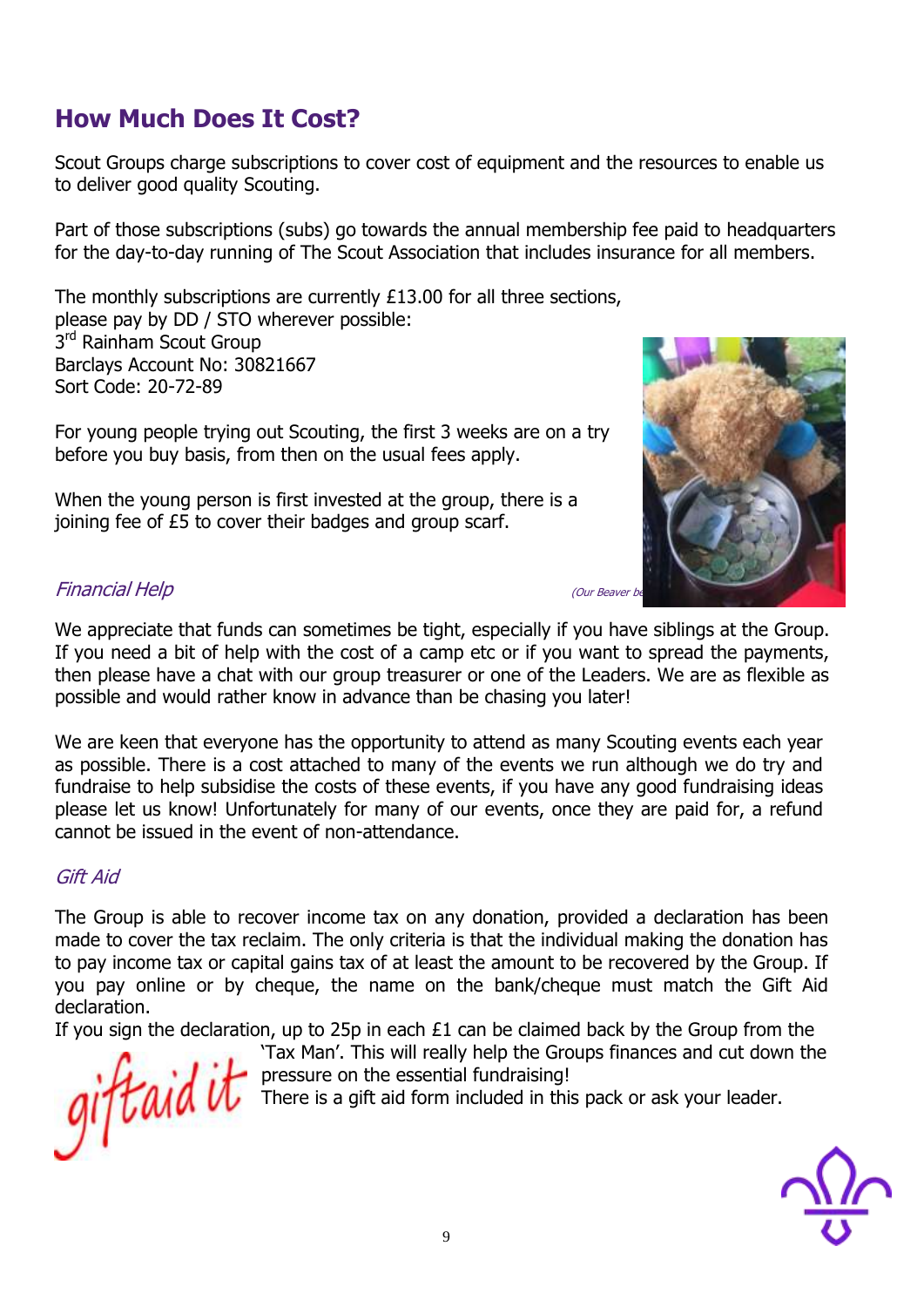## **Uniform and Badges**

The uniform is a required part of being a member of the Scout movement. It is to be worn to every meeting, event and outing unless told otherwise. We ask that you have the uniform ready in time for your child being invested.

Each section has its own uniform, although the activity trousers (optional) and red group t-shirt are common to all sections. Specific activities may have additional requirements.

\*The jumpers/shirts/trousers are available to purchase from the Hornchurch District Scout shop which is a room within the  $8<sup>th</sup>$  Hornchurch Scout hut.

(8th Hornchurch Scouts HQ, Chelmsford Drive, Hornchurch – Open Monday evenings 5pm-8pm term time only)

\*The Group T-shirt is purchased from a unit called "Inprints" inside Romford (Rumford) Hall of Romford Market. Ask for a bright red round neck T-shirt with a large emblem of 3rd Rainham Scout Group on the front. Approximate cost £7.50.

## Beavers and badge positions

The Beaver Scout uniform specifically consists of the following items:

A Turquoise Beaver Scout jumper

Scout activity trousers (optional)

A red 3rd Rainham Group t-shirt

Group scarf with a woggle (the Group provides this and is presented on investiture – ours is red)

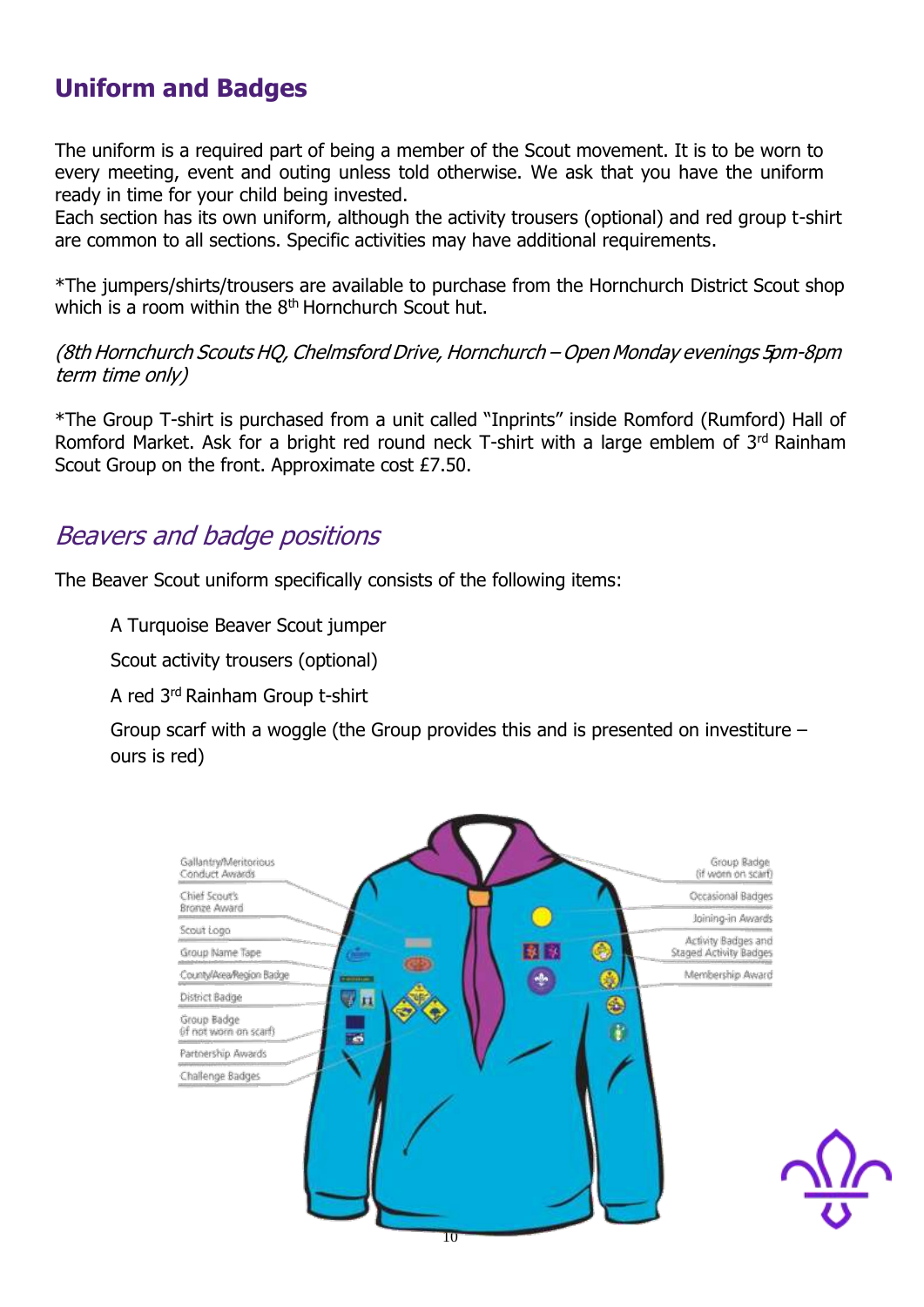## Cubs and Scouts and badge positions

The Cubs/Scouts uniform specifically consists of the following items:

A Green Cub Scout sweatshirt/ A green shirt for Scouts

Scout activity trousers (optional)

A red 3rd Rainham Group t-shirt

Group scarf with a woggle (the Group provides this and is presented on investiture- ours is red)

#### Cub UniformGroup Badge<br>(if worn on scarf) Union Flag Gallantry/Meritorious<br>Conduct Awards Occasional Badges Moving-on Award Scout Logo Joining-in Awards Chief Scout's<br>Silver Award  $\mathbb{C}$ Activity Badges and<br>Staged Activity Badges |刺 头 臭 Group Name Tape Membership Award 守面 Region/County/Area Badge District Badge Leadership Stripe id. Group Badge (if not worn on scarf) Partnership Awards Challenge Badges





#### 11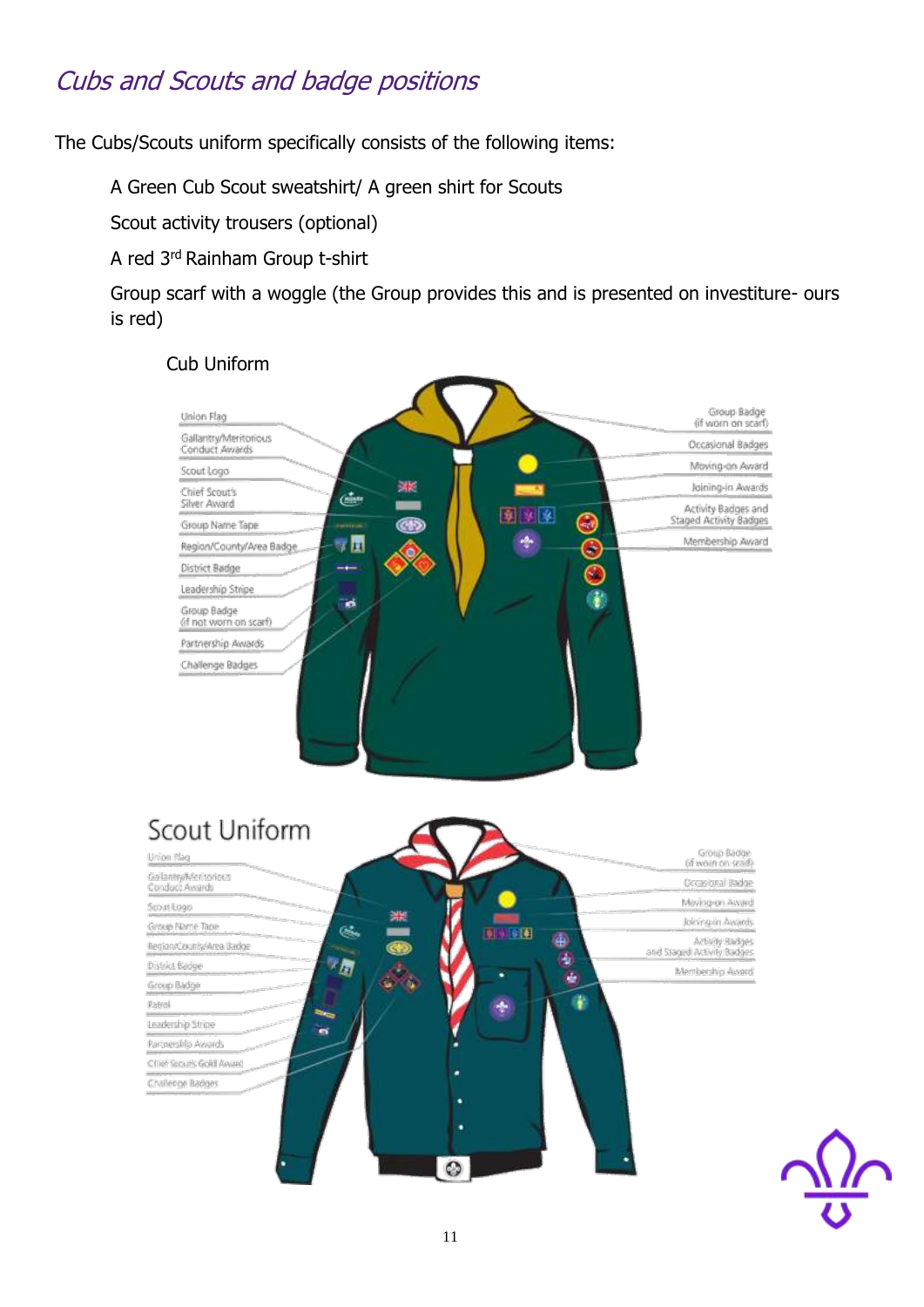## **How do we get the badges?**

There are four types of Badges in each Section:

Core Badges, given out as the young person progresses through the Scout Group. They will be given out automatically or without the young person needing to work for them. Examples of these include joining in badges, group awards, and camper nights.

Challenge Badges, achieving a Challenge Award involves accomplishing a number of more ambitious tasks within the Group or community. There are 6 in total and once all 6 have been achieved the Chief Scout Award can be obtained. Bronze at Beavers, Silver at Cubs ad Gold at Scouts. The young person must take part in a range of activities to develop their skills and understanding in each of the challenge areas.



Activity Badges, are on a specific topic such as science, art, home help etc. These allow the young person to try new activities or show their progress in existing pursuits. They can be worked on at home as well as at the weekly meet. Your section leader will let you know which badges they are covering at the hall.

Staged Badges, available to young people from Beavers to Explorers, and cover a range of topics and skills. The stages have increasing levels of difficulty, and they can begin at whichever stage offers them an appropriate level of challenge.

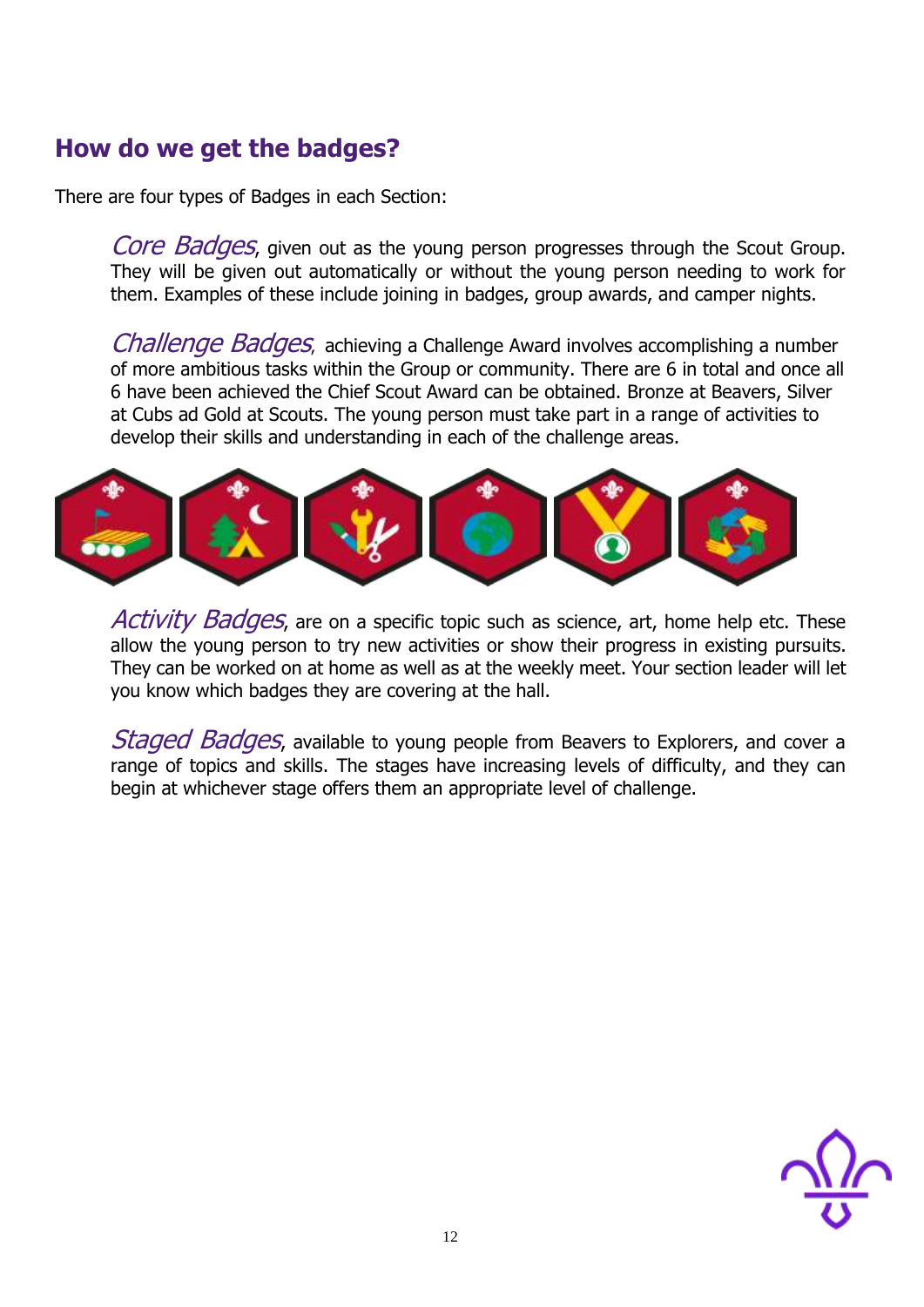## **The Basic Scout Group structure**



## **Adult help and Volunteering!!**

All the adult leaders at 3rd Rainham Scout Group are volunteers. We give our time freely and willingly. We work hard to increase the membership and organise the varied activities we do to ensure that each section of the Group is as exciting as it should be.

All leaders and helpers must undergo a DBS check by the district and the police to ensure their suitability. All uniformed leaders hold a warrant card, this is an official document awarded by the Scout Association to show they have responsibility for their section and undertake Scout training as and when required.

At 3<sup>rd</sup> Rainham Scout Group we also have a fundraising committee, made up of volunteers committed to raising as many funds as possible for our group to help subsidise events, activities and days out.

Scouting depends on its adult volunteers and we would welcome your involvement. If anyone is interested in becoming a leader or a helper on a regular or occasional basis please email or speak to a leader. No previous experience is necessary, as training will be provided. There is no payment for being a leader (except basic expenses), but you can expect lots of fun and to make many friends!

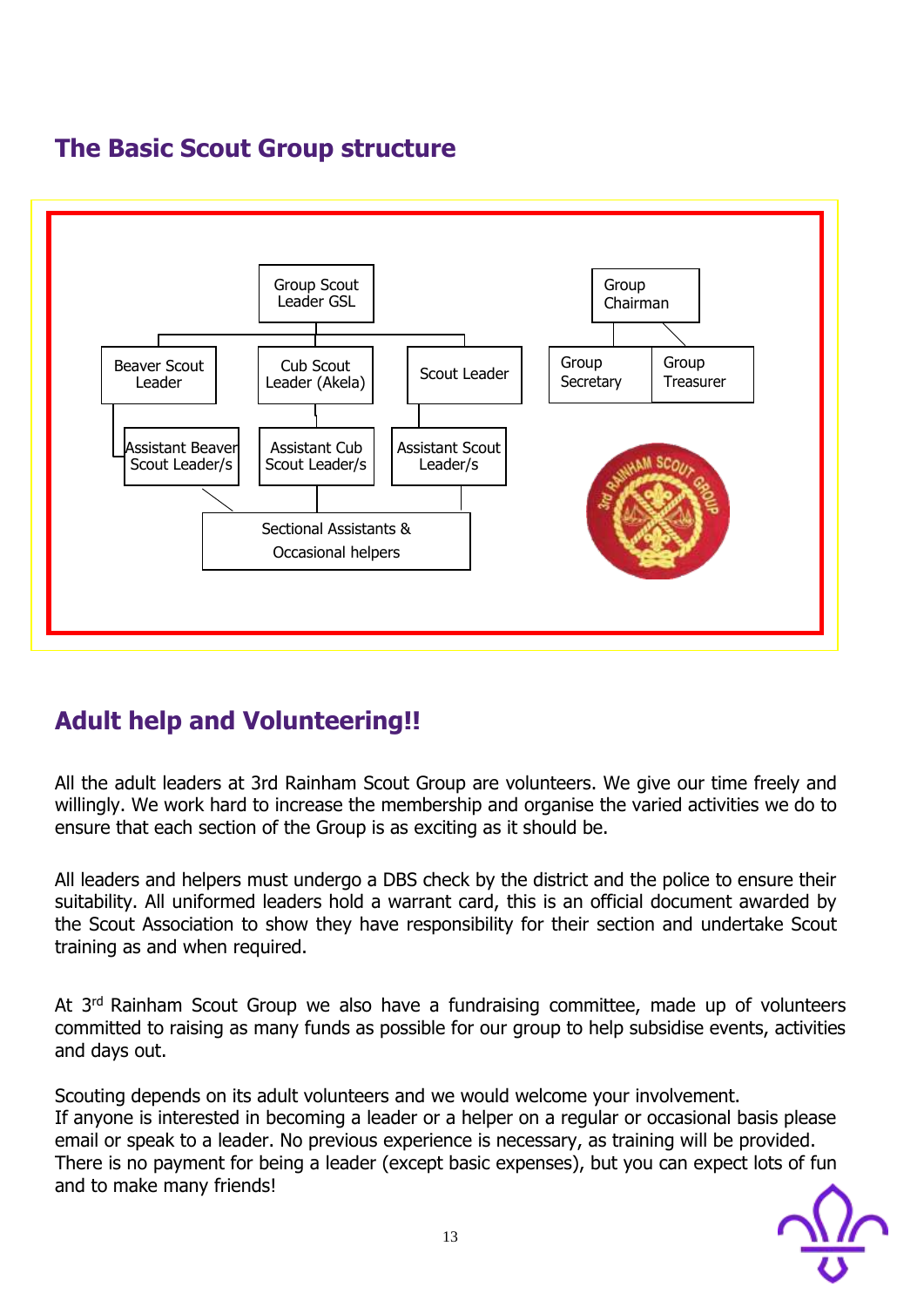## **All the EXTRA stuff we like you to know…..**

## Behaviour & Discipline

We are very proud of our 3<sup>rd</sup> Rainham Scout Group and when in our care, we expect our young people to behave well and appropriately at all times. We do acknowledge that Scouting isn't school yet inappropriate behaviour will not be accepted under any circumstances. Depending on the type of behaviour the disciplines will vary, but usually sitting out of one game is sufficient. More serious incidents will lead to the parent/guardian being contacted and could result in suspension for a number of weeks.

This procedure starts fresh for each meeting. But if the young person continues to receive warning 1 and 2 every week parents will be contacted, so that we can try to find a solution.

## **Obligations**

All members of the 3rd Rainham Scout Group are expected to play an active role in as many activities as possible.

The following are expected as a minimum from all young people:

Attend all Meetings when possible

Take part in the Remembrance Parade and St George's Day Parade. (This is the only absolute essential part of Scouting)

## Parental Support

Help is always needed in many areas and support is essential to the future of the Group. Parents are asked to help in a number of ways these include:

Being vigilant when bringing or collecting young people from meetings or events, **always** ensure a leader is there before dropping off.

Supporting Group activities (e.g. fundraising events)

Attend the Annual General Meeting

Paying subs within the first 3 weeks of every term and monthly thereafter

Label ALL items taken on Scout Group nights/events (we don't have facilities to hold lost property)

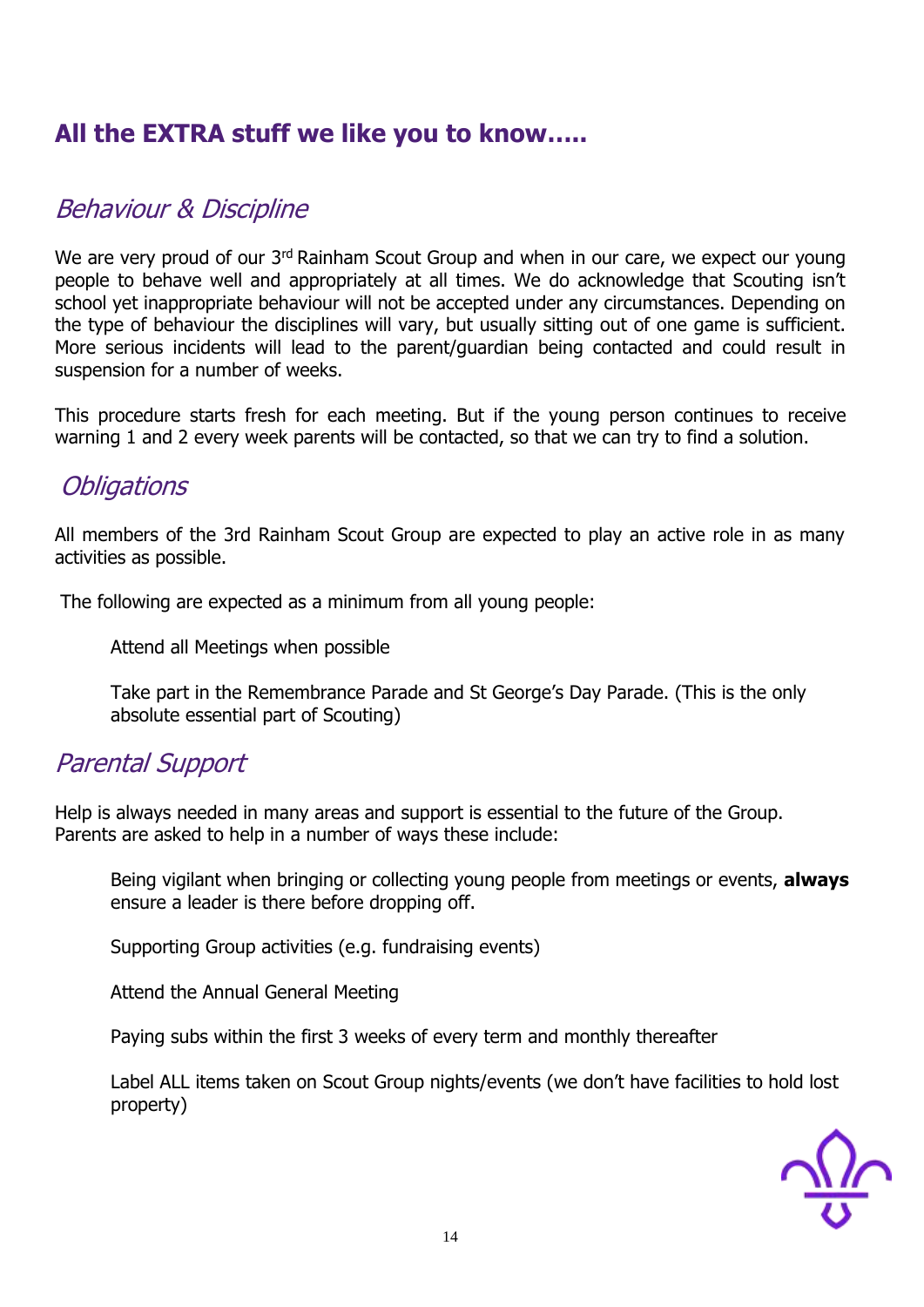## **Supervision**

Leaders must abide by a book of rules called P.O.R (policy, organisation & Rules). In this book, clear instructions are set out to make sure supervision is always of the up most importance. These rules are followed closely and parents are welcome to see a copy of the book. If you feel supervision could be improved in any way please inform us.

Examples of some of the rules that ensure we supervise children correctly include:

There must always be an appointed leader on all events.

When camping, the leader in charge must hold a Nights Away camping certificate.

No adult is alone with a child, even if their own. Must be a minimum of 2 adults or 2 children for toilet runs / First aid etc..



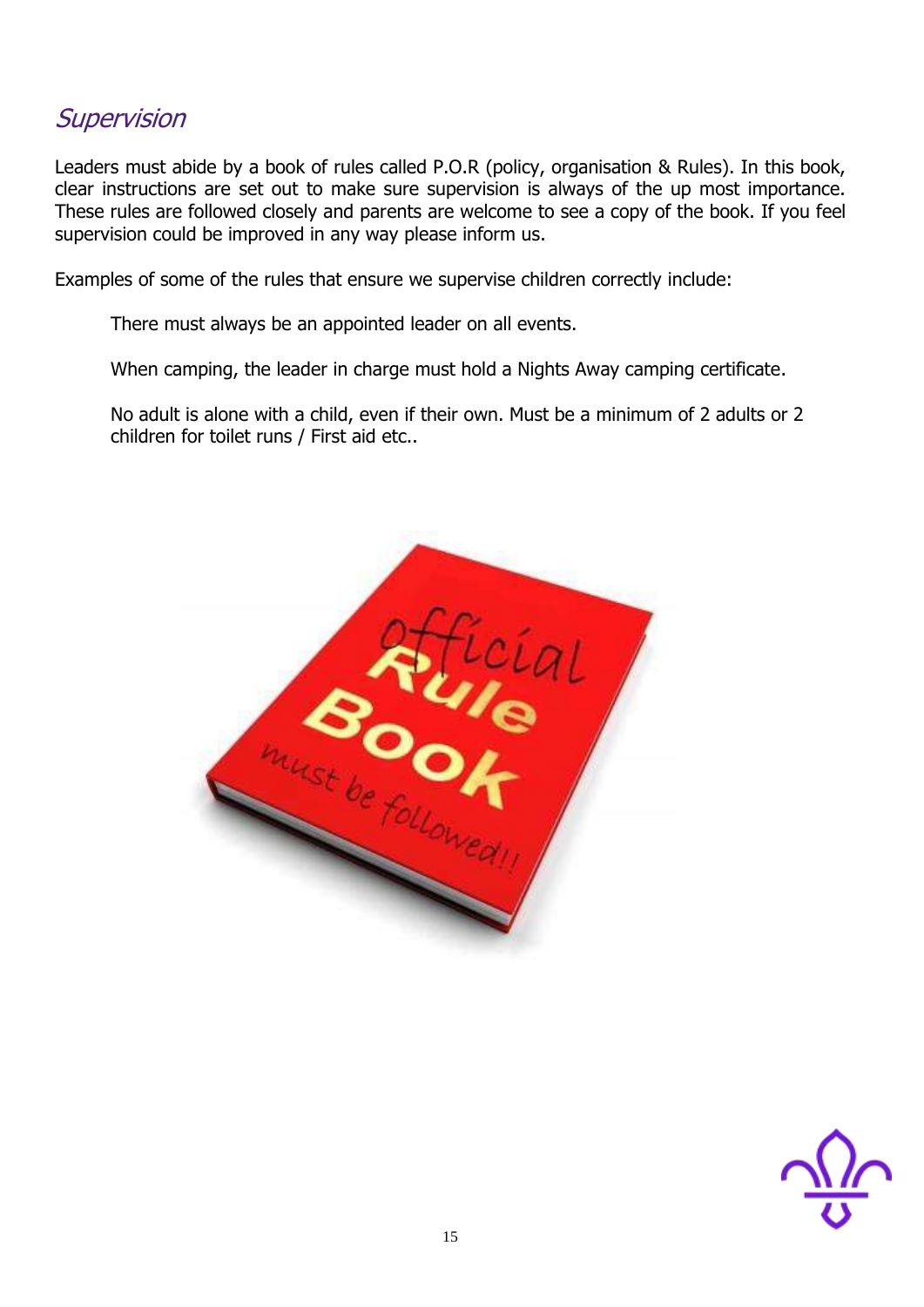## **Keeping you up to date**

3<sup>rd</sup> Rainham Scout Group uses *OSM* (Online Scout Manager), which emails you every time a new event is created in each section. You are then asked to select yes/no to attendance on that specific event. We ask that you reply to these emails asap but only once you have definitely decided whether you wish your young person to attend or not as we make bookings based on the results.

It is important that you read and respond promptly to messages to ensure that your young person does not miss out.

# Please join our Facebook page – 3<sup>rd</sup> Rainham Beavers Cubs, and Scout parents

We regularly put posts on regarding upcoming events or useful info and ALWAYS photos of Friday night antics! We love parent interaction on here too, so post away!

[www.scouts.org.uk](http://www.scouts.org.uk/) is the official Scout Association website full of useful information if there is anything we have missed here.

It goes without saying that if you have any questions or concerns; please raise them with the appropriate Section Leader or with our Group Scout Leader, Sharon.

Note. If you need to talk to a leader there tends to be more time at the end of a meeting than beforehand. Often an email or a text message saying that you would like a chat helps too.